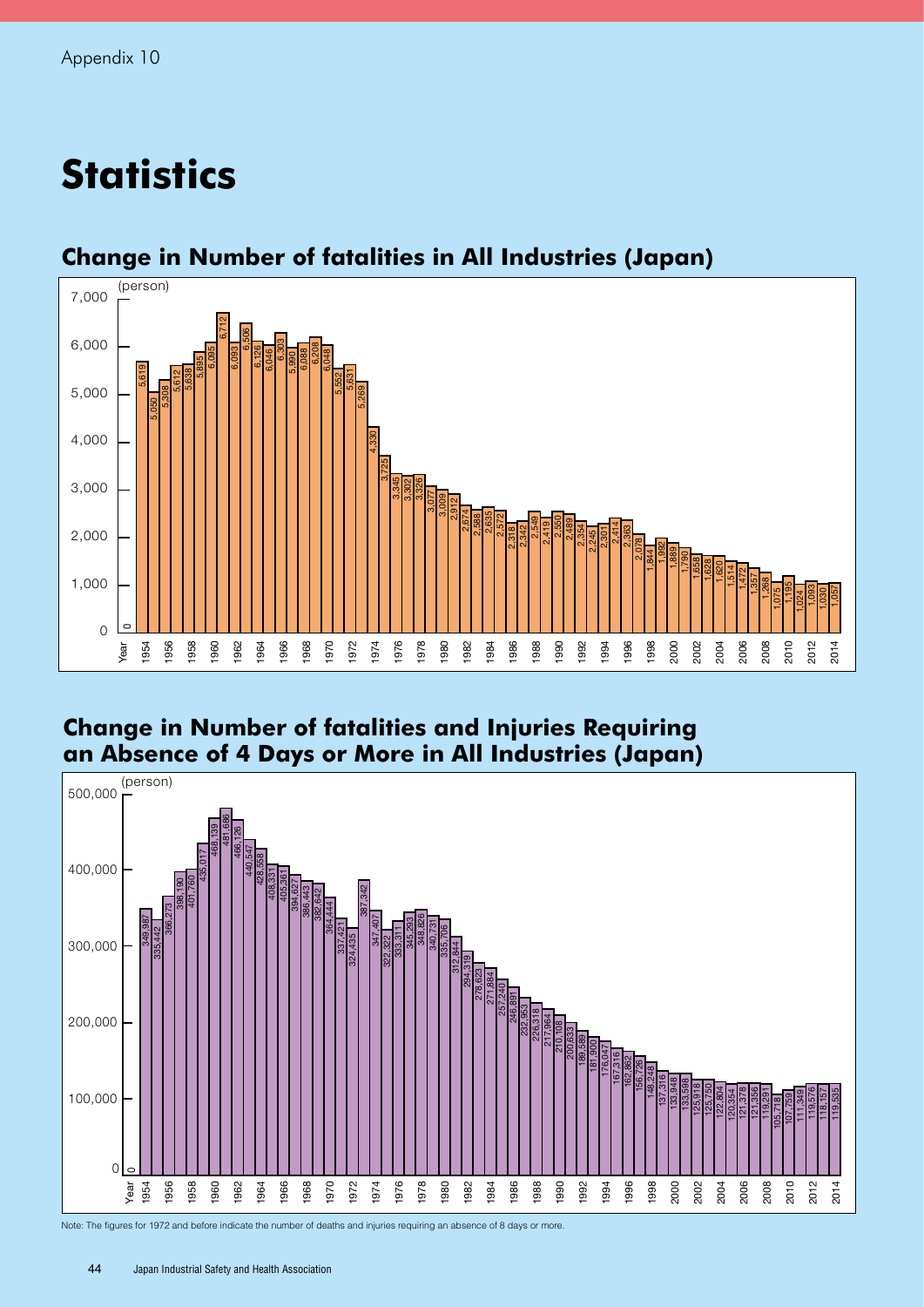|                                |     | 1973  1974  1975  1976  1977  1978  1979  1980  1981  1982  1983  1984  1985  1986  1987  1988  1989  1990  1991  1992  1993 |       |     |     |     |     |     |     |                |     |                |     |     |     |     |     |     |                |     |     |
|--------------------------------|-----|------------------------------------------------------------------------------------------------------------------------------|-------|-----|-----|-----|-----|-----|-----|----------------|-----|----------------|-----|-----|-----|-----|-----|-----|----------------|-----|-----|
| All industries                 | 331 | 272                                                                                                                          | 276 l | 275 | 246 | 261 | 210 | 186 | 204 | 174            | 210 | 184            | 141 | 146 | 165 | 188 | 182 | 185 | 196 I          | 166 | 183 |
| <b>Construction</b>            | 177 | 59                                                                                                                           | 123   | 125 | 116 | 160 | 103 | 91  | 95  | 82             | 106 | 88             | 68  | 67  | 70  | 85  | 86  | 85  | 88             | 74  | 81  |
| <b>Manufacturing</b>           | 83  | 69                                                                                                                           | 94    | 95  | 60  | 51  | 54  | 49  | 52  | 51             | 46  | 4 <sup>1</sup> | 32  | 35  | 45  | 52  | 43  | 44  | 51             | 33  | 41  |
| Transport and freight handling | 22  | o                                                                                                                            | 12    |     | 20  | 8   |     |     | 16  | $\overline{4}$ |     |                |     |     |     | 16  | 8   | 5   | $\overline{4}$ |     | 23  |
| Others                         | 49  | 35                                                                                                                           | 47    | 49  | 50  | 42  | 46  | 39  | 41  | 27             | 51  | 47             | 30  | 38  | 41  | 35  | 45  |     | 43             | 52  | 38  |

## **Change in Serious Industrial Accidents by Industry (Japan)**

|                                |     |     |                  |      |      |     |                 |     |     |                 |     |     |                  |     |                 | 1994  1995  1996  1997  1998  1999  2000   2001   2002   2003   2004   2005   2006   2007   2008   2009   2010   2011   2012   2013   2014 |                 |                  |       |     |         |
|--------------------------------|-----|-----|------------------|------|------|-----|-----------------|-----|-----|-----------------|-----|-----|------------------|-----|-----------------|--------------------------------------------------------------------------------------------------------------------------------------------|-----------------|------------------|-------|-----|---------|
| All industries                 | 195 | 228 | 218 <sup>1</sup> | -227 | -201 | 214 | 230             | 225 | 231 | 249 l           | 274 |     | 26513181         |     | 293 281         | <b>228</b>                                                                                                                                 | 245             | 255l             | 284 l |     | 244 292 |
| Construction                   | 80  | 97  | 94               | 83   | 95   | 79  | 85              | 88  | 821 | 881             | -89 | 931 | 120 <sub>1</sub> | 104 | 93              | 75                                                                                                                                         | 87              | 105 <sub>1</sub> | 95    | 931 | 130     |
| Manufacturing                  | 52  | 45  | 46 I             | 66   | 45   | 44  | 56              | 54  | 45  | 38 l            | 64  | 56  | 62               | 61  | 58              | 55                                                                                                                                         | 49              | 49               | 45    | 34  | 59      |
| Transport and freight handling | 15  | 20  | 151              | 18   | 24   | 28  | 27 <sub>1</sub> | 28  | 27  | 33 <sup>1</sup> | 34  | 37  | 32 <sub>1</sub>  | 331 | 13 <sub>1</sub> | 21                                                                                                                                         | 24 <sup>1</sup> | 27               | 24    |     | 19      |
| Others                         | 48  | 66  | 63               | 60   | 37   | 63  | 62              | 55  | 77, | 901             | 87  | 791 | 104              | 95  | 117             | 77)                                                                                                                                        | 85              | 10 <sub>1</sub>  | 84    | 96  | -84     |

(person)



Note: "Serious industrial accident" signifies an accident resulting in 3 more deaths and/or injuries at a time.